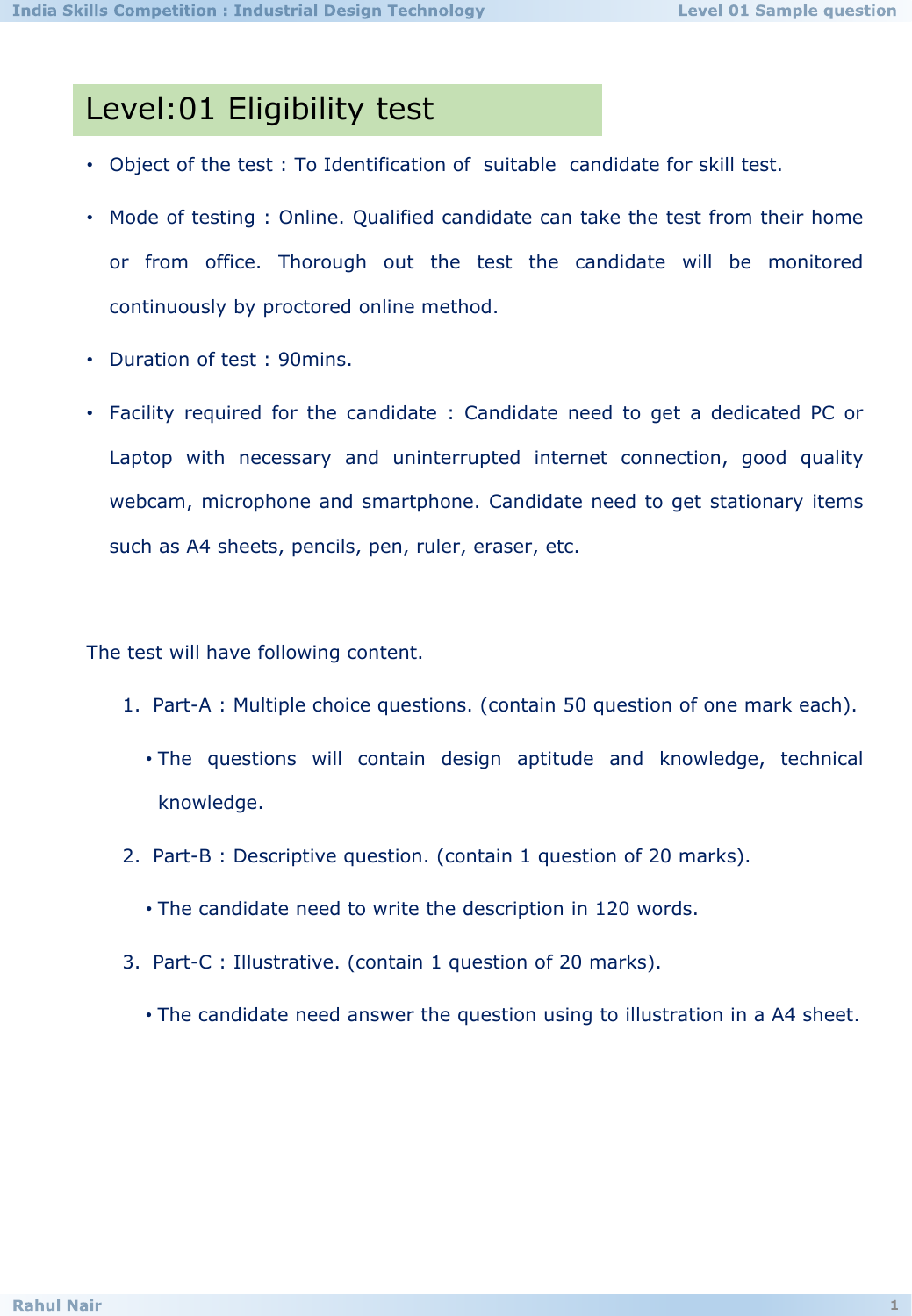| Sample questions                                                  |         |           |         |
|-------------------------------------------------------------------|---------|-----------|---------|
| <b>Part A</b> (50 questions of 1 Marks each)                      |         |           |         |
| 1. Which year Bauhaus design moment started?                      |         |           |         |
| A) 1900                                                           | B) 1919 | $C)$ 1945 | D) 1984 |
|                                                                   |         |           |         |
| 2. Which material is used to manufacture the computer mouse body? |         |           |         |
| A) ABS                                                            | B) PC   | $C)$ PP   | D) PE   |

3. An incomplete square is given below. Which of the given set(s) of shapes can complete the square?



- 4. What is RULA stands for?
	- A) Rapid Upper limit assessment
	- B) Required upper limb adjustment
	- C) Rapid Upper Limb Assessment
	- D) Required under limp adjustment

5. Which of the following finishing process does not add thickness to the base component?

- 
- A) Chrome platting B) Chemical vapor deposition
- C) Anodising D) Powder coating